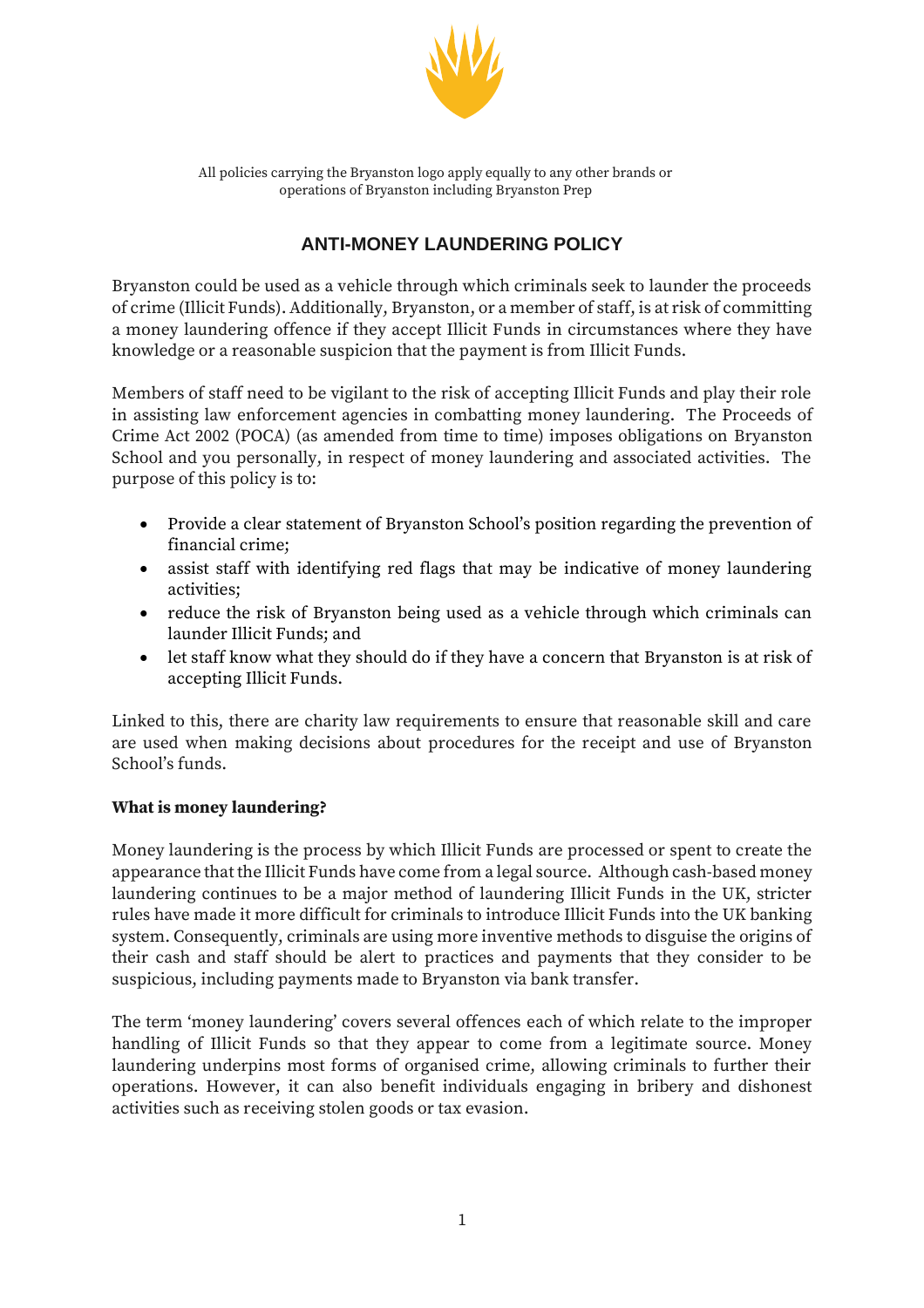

#### **Money Laundering is described as:**

"a scheme in which criminals try to disguise the identity, original ownership, and destination of money that they have obtained through criminal conduct. The laundering is done with the intention of making it seem that the proceeds have come from a legitimate source".

#### **Risks to Bryanston School**

Bryanston starts with the premise that the people with whom it does business are not money launderers or terrorists. However, Bryanston School is potentially vulnerable to being used as vehicle through which a criminal may seek to launder Illicit Funds, for example a criminal may use their Illicit Funds to pay fees or make a donation. Although fee payments are clearly an area of risk, as a member of staff you should remain alert to all payments and if a payment seems unusual, for example where it involves complex banking and transfer arrangements or payments from seemingly unconnected third parties you should refer the payment to the Chief Operating Officer (COO).

Whilst Bryanston School is unlikely to have satisfied the threshold for committing a money laundering offence where the School or member of staff was unaware that a payment was made from Illicit Funds, as a member of staff you must not turn a blind eye. Where there are 'red flags', that indicate a higher risk of potential money laundering activity, you must refer the concern to the COO who will consider what further steps or investigations are required before accepting the payment.

Even if the School has not committed a money laundering offence, if criminals use Illicit Funds to make payments to the School, being involved in an instance of money laundering may have a severe impact on the School's reputation.

#### **Identification and Verification**

Before entering into any transaction with a person or organisation with whom the School has no previous transactions, the School needs to take reasonable steps to ascertain the identity of that person or organisation.

In the case of individuals, the key information is:

- Full name, including surname;
- Residential address;
- Date of birth
- Nationality
- Citizenship

Depending on whether particular risk factors are present, (see Annex 1) the School may seek independent verification of identity, for example by requiring originals or certified copies of official documents confirming identity. Suitable documents might include passports or birth certificates. When checking such documents, staff must be alert to any signs that they might have been forged or stolen.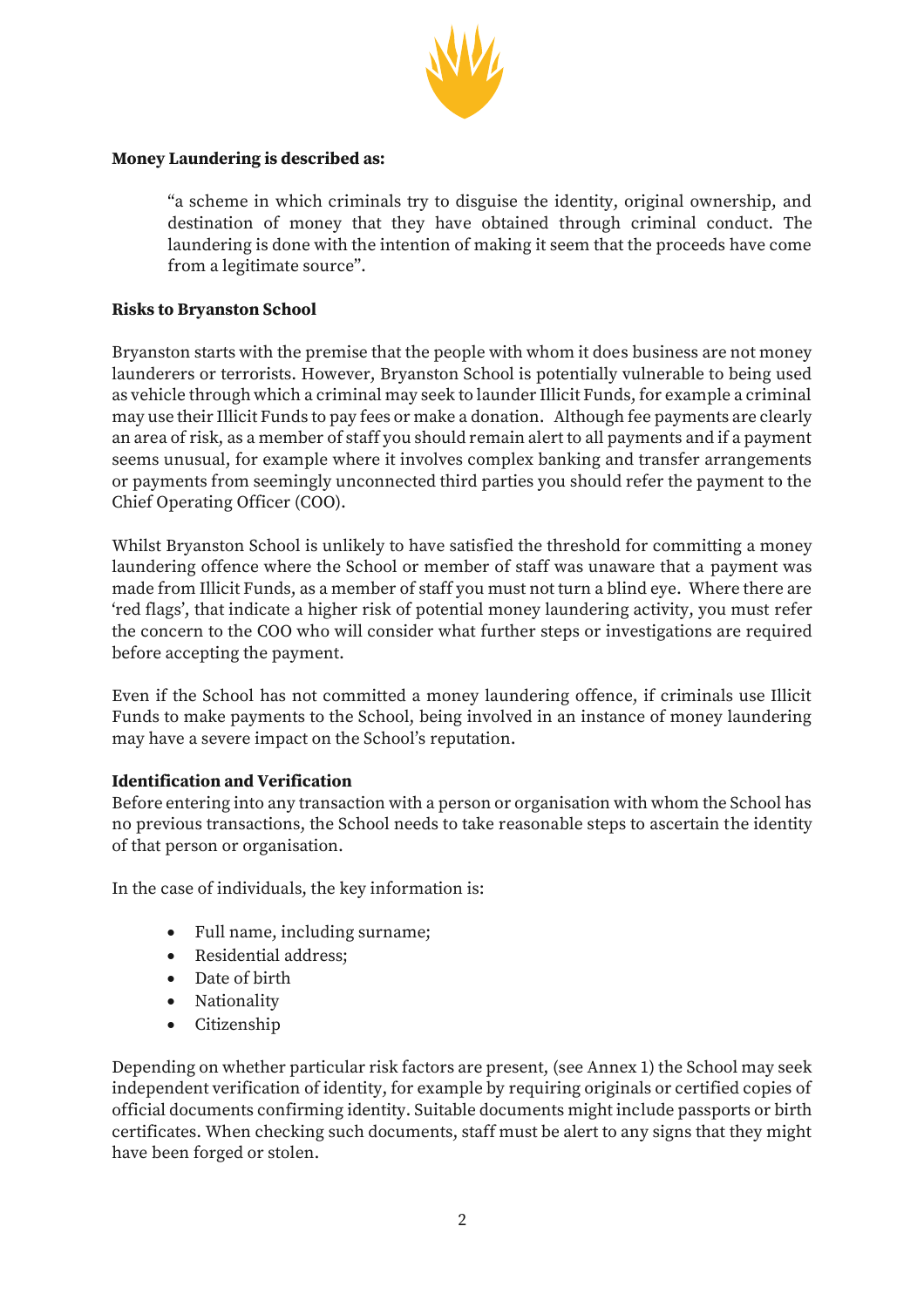

Copies of passports will be taken for all pupils joining the School and both parents are usually required to provide their name and residential address and to sign the School's Acceptance Form. As detailed above, copies of parents passports should be taken to check their identity where any risk factors are present. Copies should not be retained but a note should be kept to evidence the checking process has taken place and the reason why.

The School will consider the option of using commercial verification services, particularly relevant to overseas jurisdictions where the school may have limited access to the relevant databases and records.

In relation to organisations that are not already known to the School, staff will check and/or aim to contact key personnel in the organisation.

Staff should also check whether third parties are designated as, or associated with, proscribed organisations by checking the person's name against the UK government's current sanctions and proscribed organisations list, available on the [gov.uk website.](https://assets.publishing.service.gov.uk/government/uploads/system/uploads/attachment_data/file/874847/Terrorism_and_Terrorist_Financing.pdf)

#### **Cash payments**

Criminals are increasingly inventive in finding ways to introduce Illicit Funds into the banking systems and although payments made through a bank transfer cannot guarantee that the funds are not from Illicit Funds the risk to the School is increased where the School accepts payments in cash.

As part of a risk-based approach to the receipt of funds, all parents are encouraged to pay school fees through direct debit from a UK bank account

Accordingly, it should be the exception that cash payments of more than £5000 are accepted.

Staff should not accept payments in cash in excess of £5,000 in any circumstances and, any cash receipt in excess of £5,000. In exceptional cases the School may allow a larger payment to be made in cash. Before agreeing to accept a large cash payment, the COO or person nominated by the COO will consider the circumstances relating to the payment. The COO must obtain evidence to satisfy the School that the payment is being made from a legitimate source. Such enquiries might include asking the parent for:

- an explanation of why the payment is being made in cash;
- information on how the cash was obtained; and
- proof of this.

The COO must consider the explanation and information provided by the parent and decide whether the School is able to accept the cash payment. In each case, the COO will make and retain a record of the decision made and the supporting evidence. Where the parent is not able to provide a satisfactory explanation, the School must not accept the cash payment.

If the COO is not satisfied that the funds are clean, the COO must consider whether, in the circumstances the School should: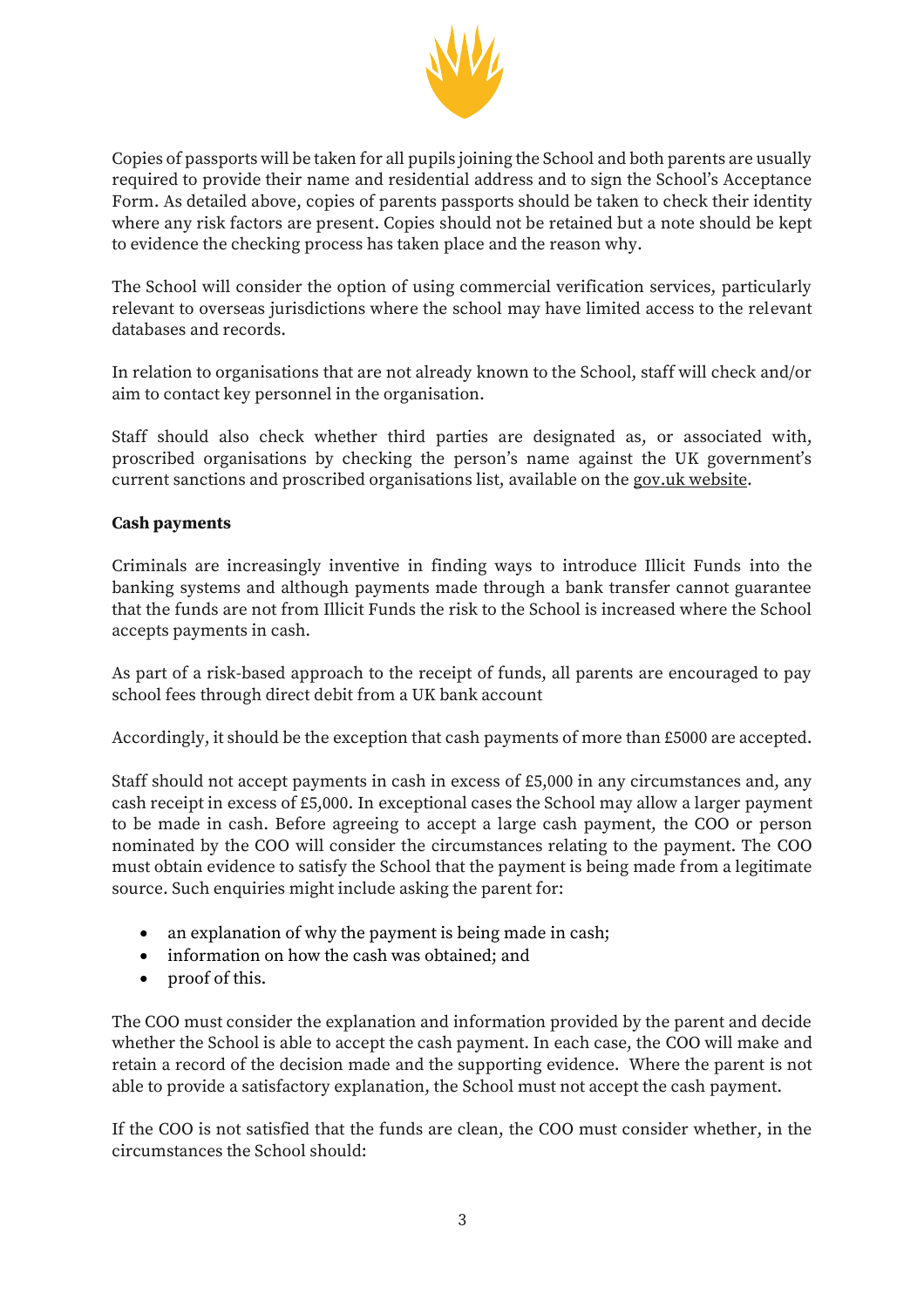

- make a suspicious activity report (SAR) to the National Crime Agency (NCA); and
- make a report to the Charity Commission.

# **Refunds**

Precautions must be taken in respect of refunds requested following a payment by credit card or bank transfer. In these cases, refunds should only be made by the same method to the same account, unless authorised by the COO or person authorised by the COO.

# **Key areas of risk for Bryanston School**

Money laundering can take many forms, but in relation to the School it could involve, but will not be limited to:

- the payment of fees;
- the payment of fees from third parties;
- the donation of sums to projects for which an appeal is being run;
- the donation of sums for no obvious reason;
- the payment in advance of fees; and
- the requested return of donation or fees paid in advance.

These examples are not exhaustive, and as a member of staff you should remain vigilant in relation to all payments the School receives.

# **Donations**

Donations are a particular area of potential risk faced by the School. To mitigate the risk Bryanston School should know, at least in broad terms, where the money it is being given comes from and should be able to identify and be assured of the provenance of substantial donations. A good, open and transparent relationship between the School and its donors is essential for building trust and confidence.

Good due diligence will help to:

- assess any risks to the Bryanston that may arise from accepting a donation or types of donations;
- ensure that it is appropriate for Bryanston to accept money from the particular donor;
- give Bryanston reasonable assurance that the donation is not from any illegal or inappropriate source; and
- ensure that any conditions that may be attached the donation are appropriate and can be accepted.

Where a donation is being made the relevant member of staff should review what they know about the donor and the proposed payment **using the checklist in the Annex 1** to this policy.

The completed checklist must be provided to the COO who will keep a record of the findings.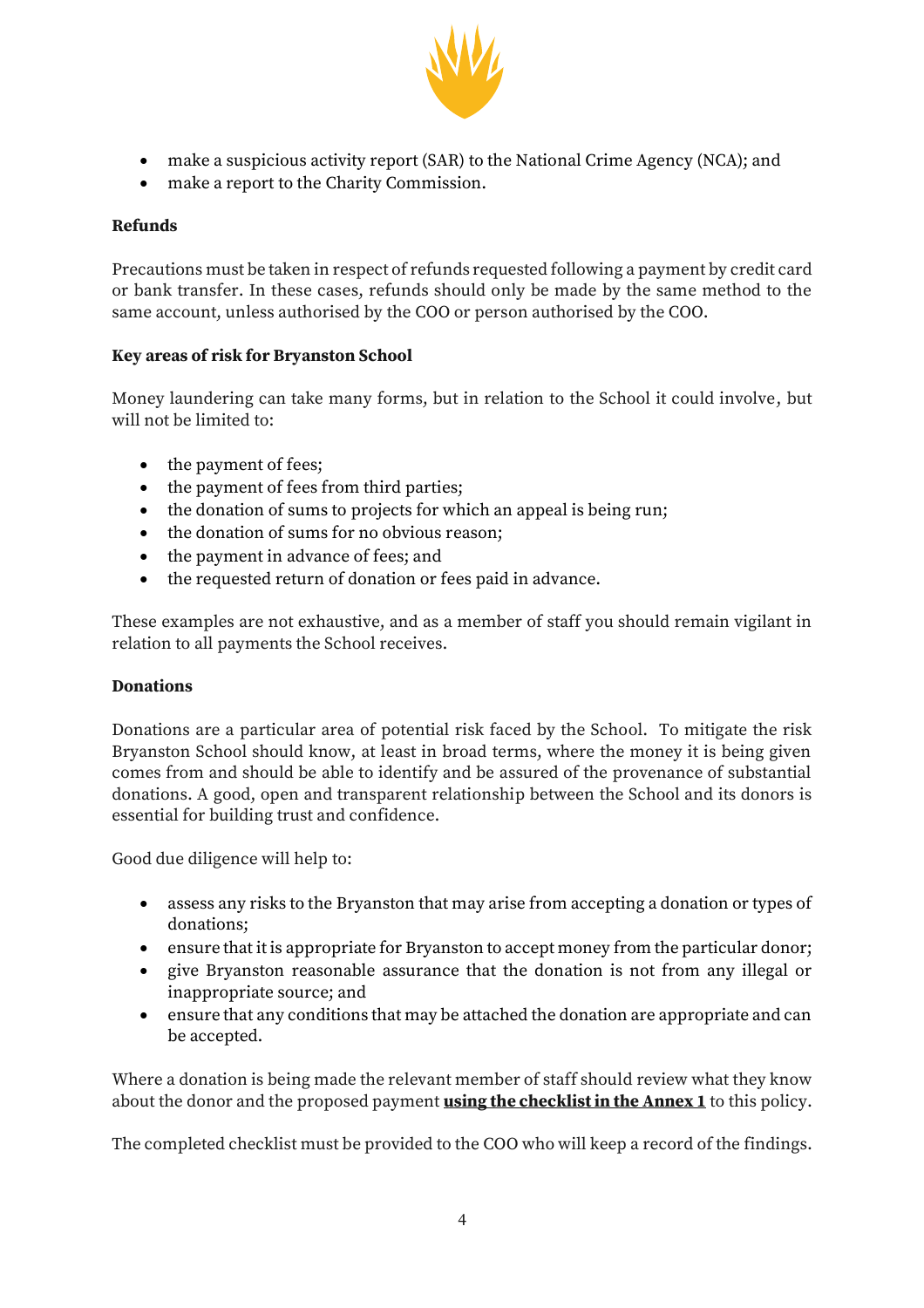

If when, completing the checklist, the member of staff identifies any red-flags, the member of staff must report the concern to the COO or deputy immediately.

#### **Requests for repayments**

The School's policy is that any refunds or repayments of sums paid to the School can only be remitted to the bank account that made the payment. If a parent or donor asks for a refund to be made to a different account, in particular one that belongs to someone other than the original payer, you must refer this to the COO promptly.

#### **Charity Commission**

When accepting payments or donations Bryanston School needs to be confident that it knows both:

- who is making the payment or donation; and
- the source of funds that are being used to fund the payment.

Bryanston will also use the following Charity Commission advice to assess the risk of money laundering:

- **'identify'** who the School is dealing with;
- 1 '**verify'** where reasonable, and if the risks are high, verify identities;
- **'know what the organisation's or individual's business is'** and be assured this is appropriate for the School to be involved with;
- '**know what their specific business is with the School'** and have confidence that they will deliver what we want them to; and
- '**watch out'** for unusual or suspicious activities, conducts or requests.

If Bryanston is not satisfied with the explanation or evidence provided to support these factors the School should obtain further information from the parent or donor. The section below "**What warning signs should staff be alert to?**" provides an indication of the circumstances when the School must carry out further investigations about the payer.

#### **What warning signs should staff be alert to?**

**Annex 1** to this policy provides members of staff with a non-exhaustive checklist of potential 'red flags' that may indicate a higher risk of potential money laundering. These questions form part of the School's risk assessment when accepting payments. They are potentially relevant to all transactions and payments accepted by Bryanston School.

The School is not expected to consider every payment in detail against the red flag checklist and will consider payments on a risk basis. The COO has identified the payments listed below as being payments that may expose Bryanston to a higher risk of money laundering. If a proposed payment is within one of the specified risk categories, you must complete the 'red flag' checklist before the Bryanston can accept the payment:

• For unsolicited or unexpected donations 10k or over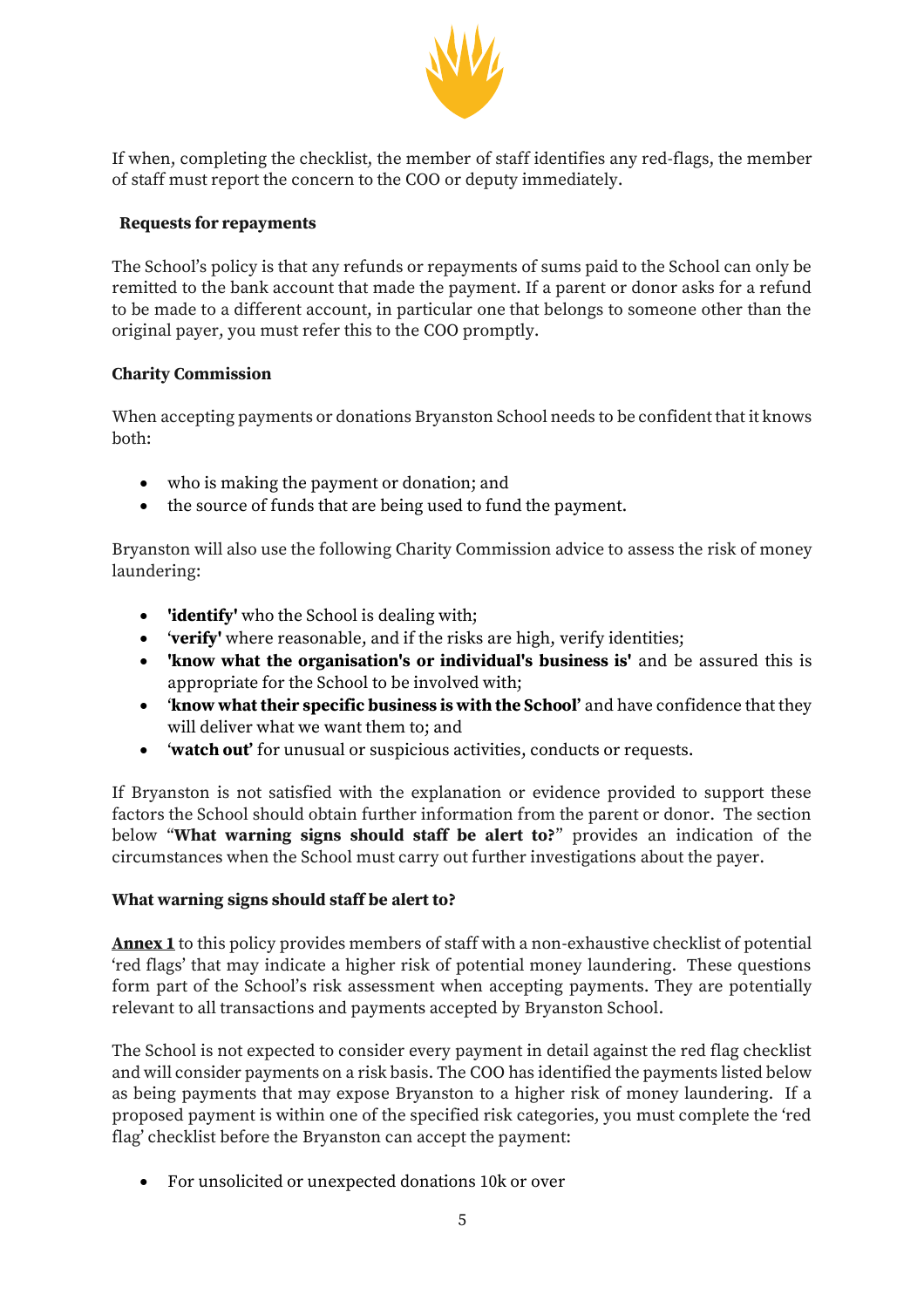

- cash payments over £5000
- payments from high-risk countries (See Annex 2)
- payments from PEPs (Politically exposed person someone who has been entrusted with prominent public functions , or any immediate family member or close associate of such a person).

Countries that are considered to be high-risk countries are listed in **Annex 2.** These will reviewed and the list updated on a regular basis. If in doubt, you should ask the COO for the most recent list of countries when you are considering whether a payment is a potentially high-risk payment.

Where payments are within one of the risk categories listed above, members of staff must consider the payment against the red flag checklist before the payment can be accepted by the School. You must promptly report any concerns to the COO or nominated person.

# **Reporting Suspicious Activity**

This policy is separate from the School's procedures regarding grievances and whistleblowing. Rather, this procedure is to enable members of staff to express a legitimate concern regarding suspicions of money laundering or financial crime.

Bryanston School is not required by law to have a Money Laundering & Proceeds of Crime Nominated Officer (MLNO) to whom suspicious transactions or activities should be reported but, as part of its commitment to detecting and preventing any money laundering activities, it has decided that the COO should act as the point of reference and, in his/her absence, the Compliance Officer is authorised to act as deputy. The function of the COO is to:

- act as a single point of contact for staff in relation to any suspicions of money laundering or other financial crime;
- oversee the provision of training and guidance to staff;
- provide reports to Governors, annually or more frequently if requested, on the operation and effectiveness of the School's anti-money laundering procedures; and
- keep this policy and related procedures under review.

# **What should staff do? - Disclosure Procedures**

All staff, but particularly those staff who in the course of their day-to-day work are likely to deal with financial transactions, including the payments of fees and donations, must ensure that they are familiar with the checklist and understand the nature of the red flags that should be reported to the COO or deputy.

Staff must make a report to the COO where they have knowledge or suspicion, or where there are reasonable grounds for having knowledge or suspicion, that another person is engaged in money laundering, or that terrorist property exists.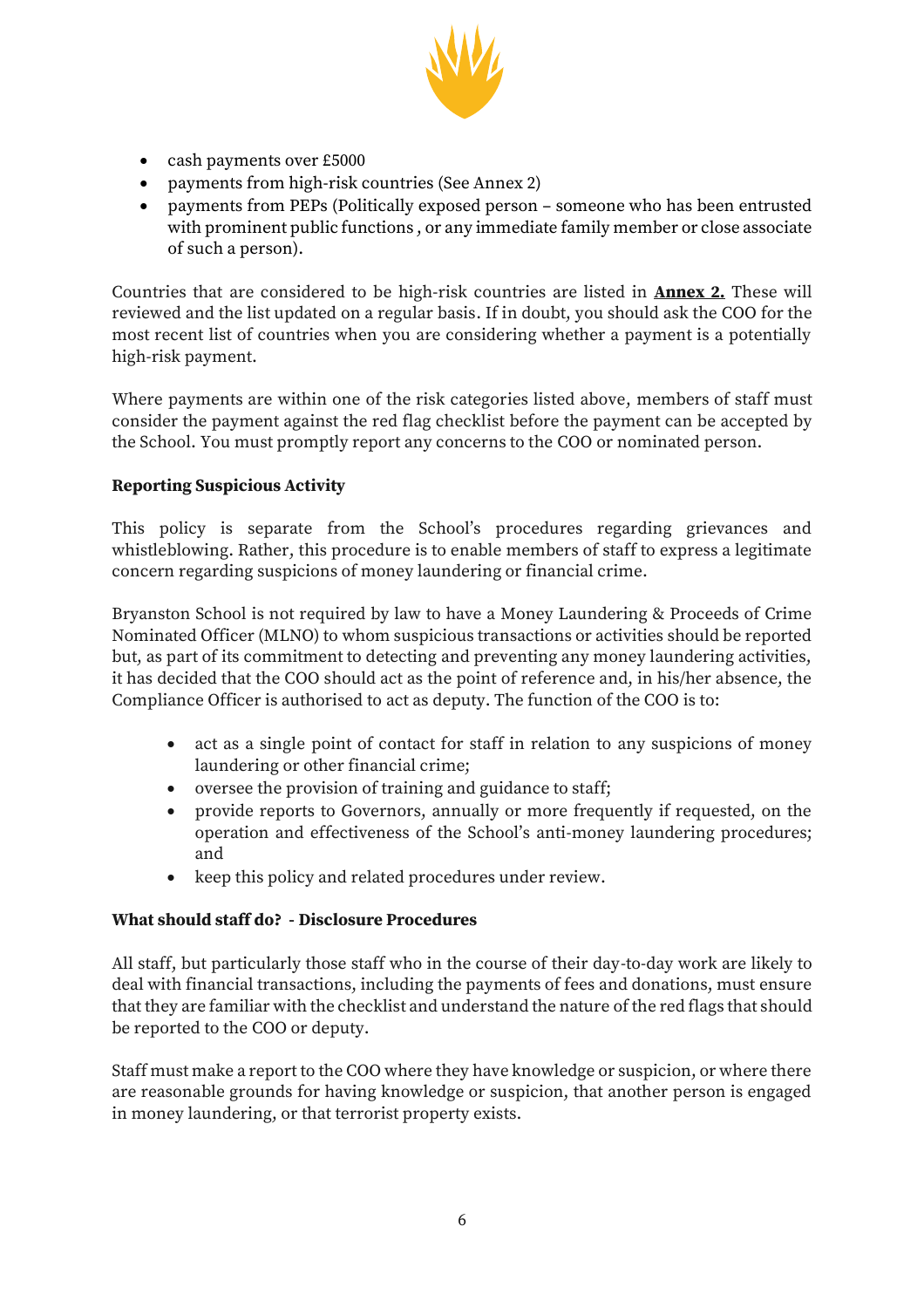

If you have any concerns or suspicions relating to the COO, the same process should be followed but must be reported to the Head or Chair of the Finance and General Purposes Committee.

Your report should include as much detail as possible including:

- full available details of the people, organisations involved, including yourself and other members of staff if relevant.
- full details of transaction and nature of each person's involvement in the transaction.
- suspected type of money laundering activity or use of proceeds of crime with reasons for your suspicion.
- the dates of any transactions, where they were undertaken, how they were undertaken, and the likely amount of money or assets involved.
- information on any investigation undertaken to date, including whether suspicious have been discussed with anyone and if so on what basis.
- whether any aspect of the transaction(s) is outstanding and requires content to progress.
- any other information that may help the COO judge the case for knowledge or suspicion of money laundering and to facilitate any external report.

It is the School's policy, that following a disclosure to the COO you must follow any instructions provided. You must not make any further enquiries unless instructed to do so by the COO. Any further transactions or activity in respect of the person in question, whether or not it is related to the matter that gave rise to the original suspicion, should be reported to the COO as they happen, unless and until the COO has confirmed that no report to the NCA and the local police is to be made.

If you identify a red flag in relation to any payment or proposed payment you must report your concerns to the COO or deputy immediately.

Where you make a report to the COO or deputy you must not discuss your concerns with any other person, including other members of staff, pupils, parents or a donor as this could result in you, or the School, committing a secondary offence of prejudicing an investigation.

# **What must the COO do where a payment seems suspicious?**

Where a member of staff identifies a red flag in relation to a payment the COO or nominated person must consider the relevant circumstances relating to the transaction that has raised the concern. The enquiries the COO or nominated person will make will depend on the circumstances, but could include:

- asking the payer to explain who is making the payment where this is not clear;
- asking for an explanation of why the payment is being made in a particular way, for example, where payments are being made from a variety of sources or accounts;
- asking the payer for proof of the source of the funds; or
- carrying out a google or other internet search to establish that the payer is not involved in alleged criminal activities.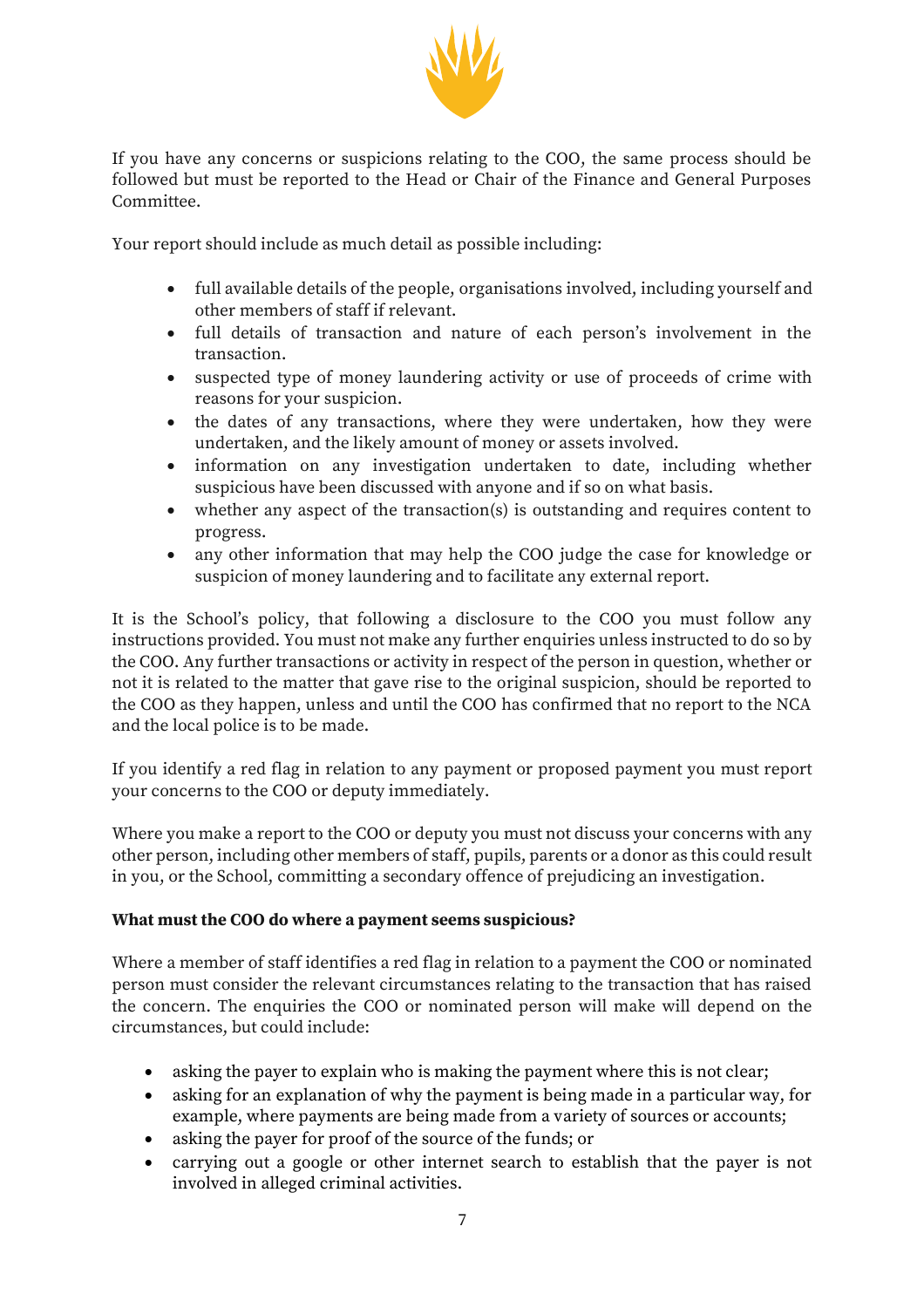

After having made appropriate enquiries, the COO will decide whether:

- the payment can be accepted;
- further explanation or evidence as the legitimacy of the funds is required;
- the School should submit a Suspicious Activity Rreport0; and
- the School should make a report to the Charity Commission.

The COO will report any suspicions of money laundering activity, and how they have been managed, to the Audit Committee.

The COO will keep a record of the decision made in relation to the payment and the evidence supporting the decision.

#### **Reporting to the National Crime Agency and Charity Commission**

If the parent (or payer) or donor is not able to provide a satisfactory explanation or where there are other factors (for example adverse media publicity) that cause the COO or deputy to have a reasonable suspicion or knowledge that the funds being used to make the payment may be Illicit Funds the COO must make a suspicious activity report (SAR) to the NCA and, where appropriate request consent to proceed with the transaction.

The COO will consider all internal reports and must make an external report to the NCA (who will undertake any necessary investigation) as soon as is practicable if he/she considers that there is knowledge, suspicion or reasonable grounds for knowledge or suspicion, that another person is engaged in money laundering, or that terrorist property exists. This applies even if no transaction takes place.

If the School has requested a defence against a money laundering offence (DAML) in the SAR the School should not accept, pay away, return or otherwise use the suspicious payment for any purpose until the time limit for the NCA to respond to the SAR has expired.

The COO will also consider whether the incident needs to be reported also to the Charity Commission and if so, will follow the procedures set out in the Schools Charity Commission Protocol.

#### **Pupil Safety**

The practice of pupils carrying large sums of money puts them at risk and should be actively discouraged. Any pupil travelling to the UK from outside the EU carrying in excess of 10,000 euros (or the equivalent or more in another currency), bankers drafts or cheques must complete a cash declaration form on arrival. If this is not completed or is completed incorrectly, the pupil may be subject to financial penalty. In addition, the HMRC has the power to seize the money upon arrival if they have any suspicions about its source or purpose.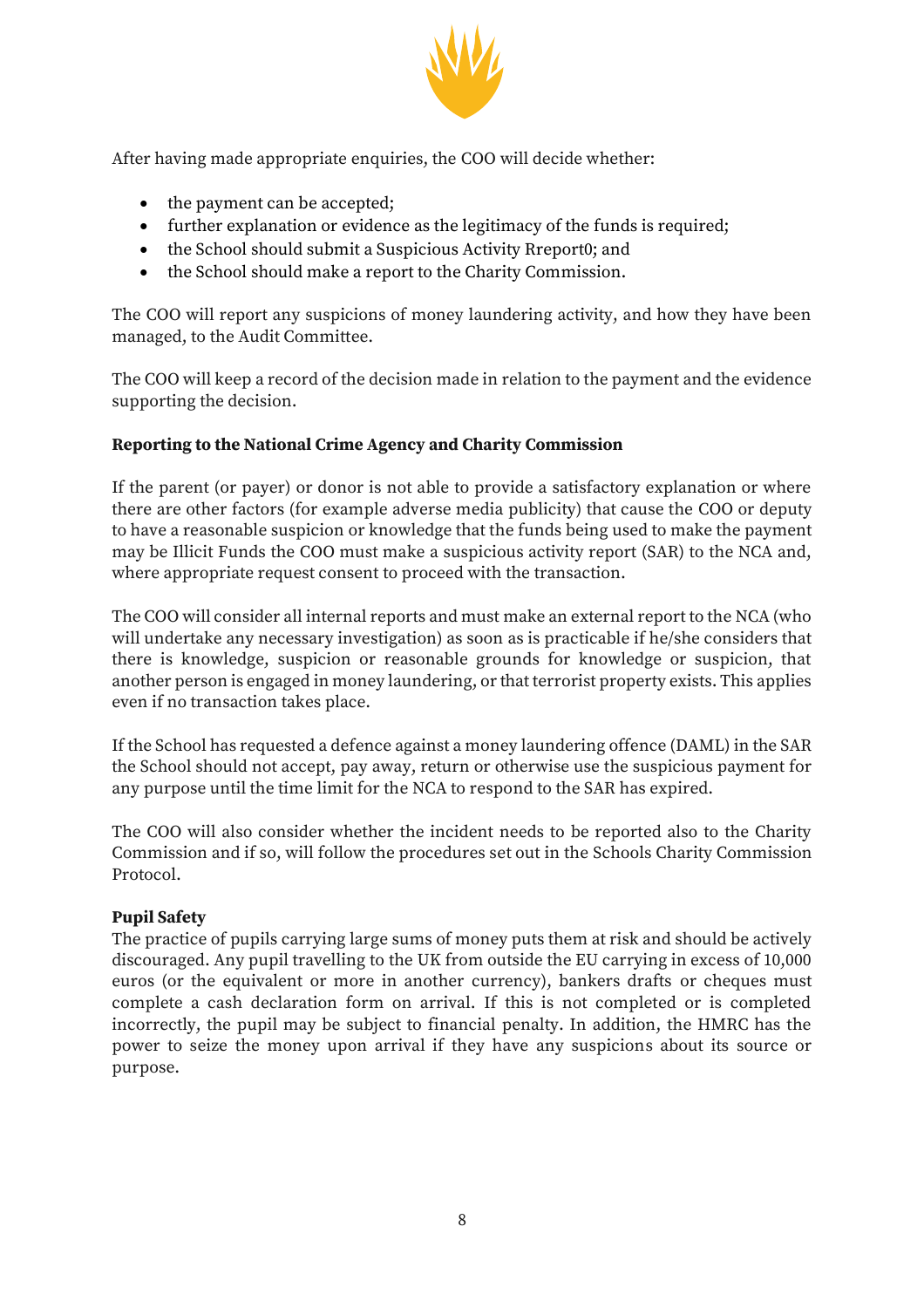

### **Training**

Bryanston School will train its staff from time to time on how to limit the money laundering risks faced by the School, by enabling staff to spot potential 'red flags' and what steps they must take if a potential risk factor is identified.

If any member of staff has any concerns or would like further information on what they should do in the event of a concern about money laundering the member of staff should contact the COO or nominated person in the first instance.

Reviewed: May 2022 Reviewer: Senior Leadership Team Next Review: May 2023 Author: COO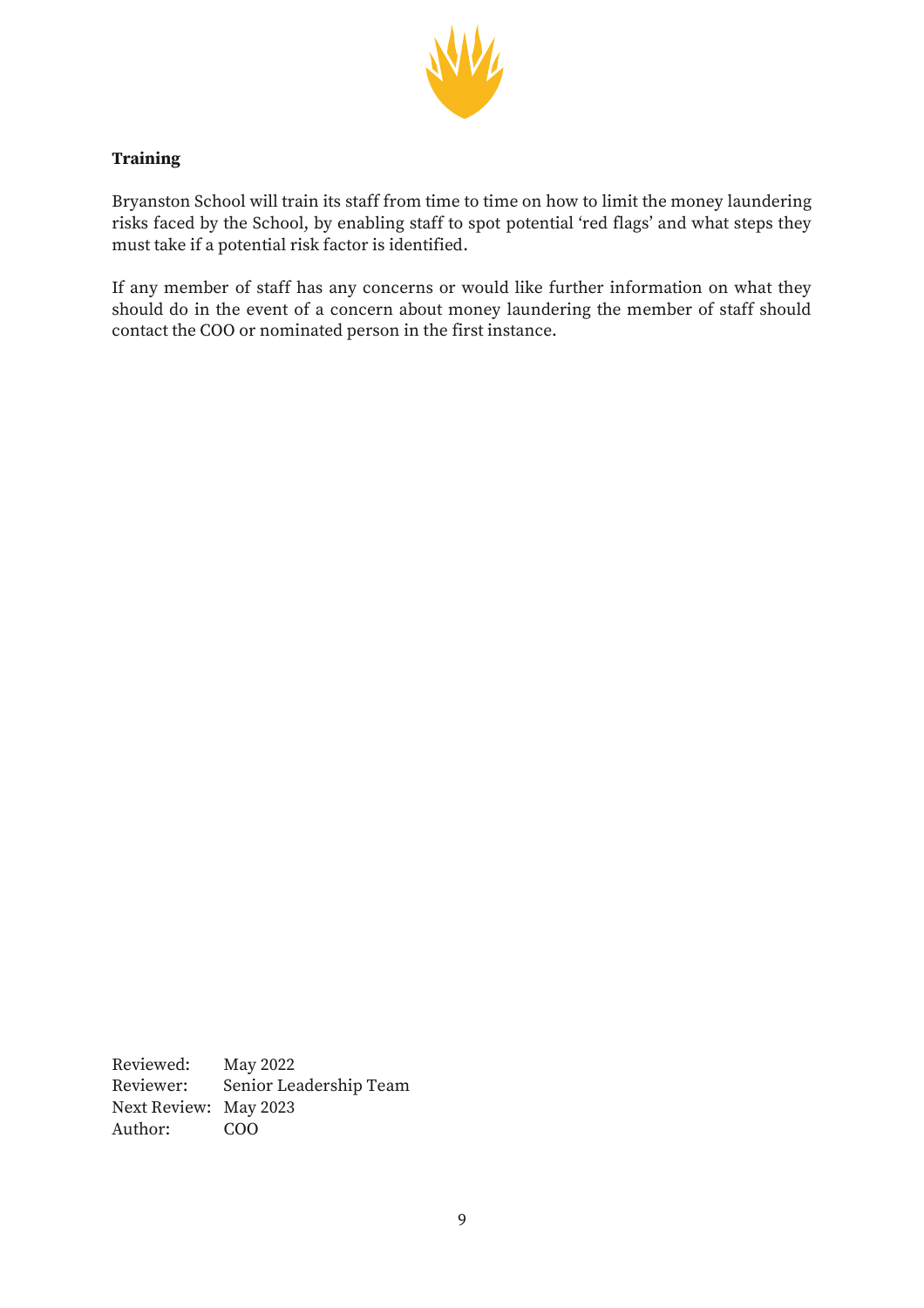

#### **Annex 1**

### **Checklist for identifying potentially suspicious transactions**

You must consider the following questions in relation to each high-risk payment. If any of the answers to the questions are "yes", you must refer the payment to the COO or deputy for further consideration. This list is not exhaustive. Even if all the answers to the questions are "no" if something seems unusual you must raise your concern with the COO or deputy.

|    | <b>Potential red-flags</b>     | Ask                                                                                                                                                                                                                                                                                                                                                                | Yes/No |
|----|--------------------------------|--------------------------------------------------------------------------------------------------------------------------------------------------------------------------------------------------------------------------------------------------------------------------------------------------------------------------------------------------------------------|--------|
| 1. | <b>Transactions</b>            | Are payments to the School unusual because<br>of their size, frequency or the manner of<br>their execution?<br>For example:<br>Is the parent unexpectedly or unusually<br>making lots of small payments from several<br>different accounts? or making overpayments<br>for no good reason?<br>Are the payments unexpectedly being paid<br>from a different account? |        |
| 2. | <b>Bank account:</b>           | Is the payment being made from an account<br>that is not in the same name as the payer?                                                                                                                                                                                                                                                                            |        |
| 3. | <b>Arrangements</b>            | Does the payment involve complex or<br>illogical arrangements that make it unclear<br>who is making the payment?<br>For example:<br>Is the payment coming from a variety of<br>sources or payers?<br>Is the payer seemingly unconnected to the<br>pupil, parent or donor?                                                                                          |        |
| 4. | <b>Third party</b><br>payments | If the payment is from an account that is not<br>the parent's account is the connection<br>between the third-party making the payment<br>and the pupil unclear?                                                                                                                                                                                                    |        |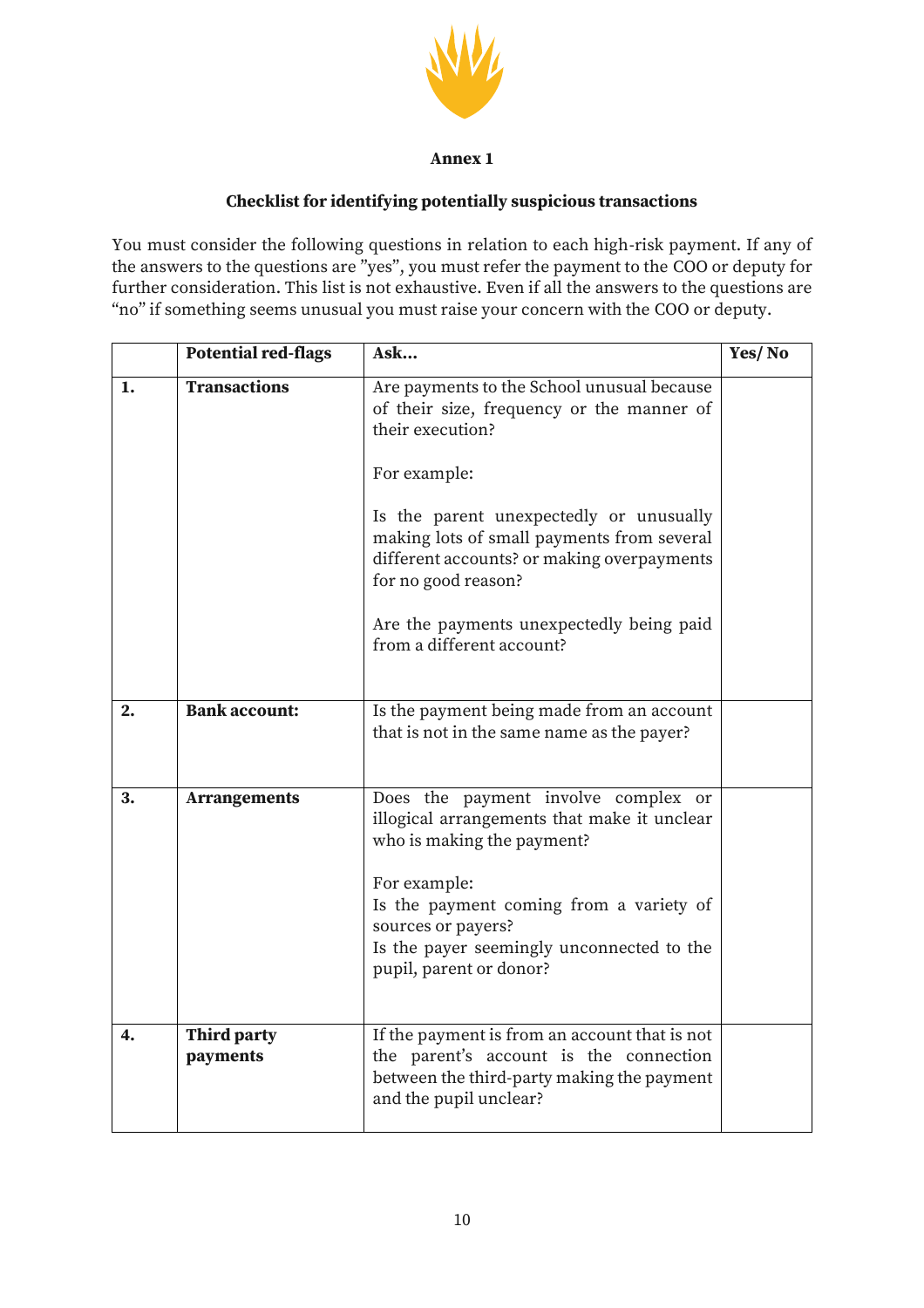

|     |                                                                                                                                            | For example, is the payment from someone<br>who is not the parent's employer or a known<br>relative of the pupil?                                                                         |  |
|-----|--------------------------------------------------------------------------------------------------------------------------------------------|-------------------------------------------------------------------------------------------------------------------------------------------------------------------------------------------|--|
|     |                                                                                                                                            |                                                                                                                                                                                           |  |
| 5.  | <b>Internet search</b>                                                                                                                     | Are there any adverse media articles about<br>the payer suggesting an involvement in<br>criminal activities?                                                                              |  |
| 6.  | <b>Erroneous payments</b>                                                                                                                  | Has the School been asked to reverse a<br>payment made because the payment was<br>made in error?<br>Has the School been asked to send a<br>repayment to a person that is different to the |  |
|     |                                                                                                                                            | original payer?                                                                                                                                                                           |  |
| 7.  | <b>Country of residency</b>                                                                                                                | Is the parent resident in or have they<br>recently relocated from, a high-risk country?                                                                                                   |  |
|     |                                                                                                                                            | See Annex 2 or ask the COO for the latest up<br>to date list.                                                                                                                             |  |
| 8.  | (Politically<br><b>PEP</b><br>Person<br><b>Exposed</b><br>broadly an individual<br>who is performing a<br>prominent<br>public<br>function) | Are either of the parents or the person<br>paying the fees (where different) a PEP?<br>If the parent is a PEP, is their business<br>activity unusual given the public role they<br>hold?  |  |
| 9.  | <b>Assets:</b>                                                                                                                             | Does it seem that a parent's assets are<br>inconsistent with their known legitimate<br>income?                                                                                            |  |
| 10. | <b>Resources</b>                                                                                                                           | Are the funds being used bearer's cheques or<br>cash?                                                                                                                                     |  |
| 11. | <b>Identity</b>                                                                                                                            | Is the payer difficult to identify?                                                                                                                                                       |  |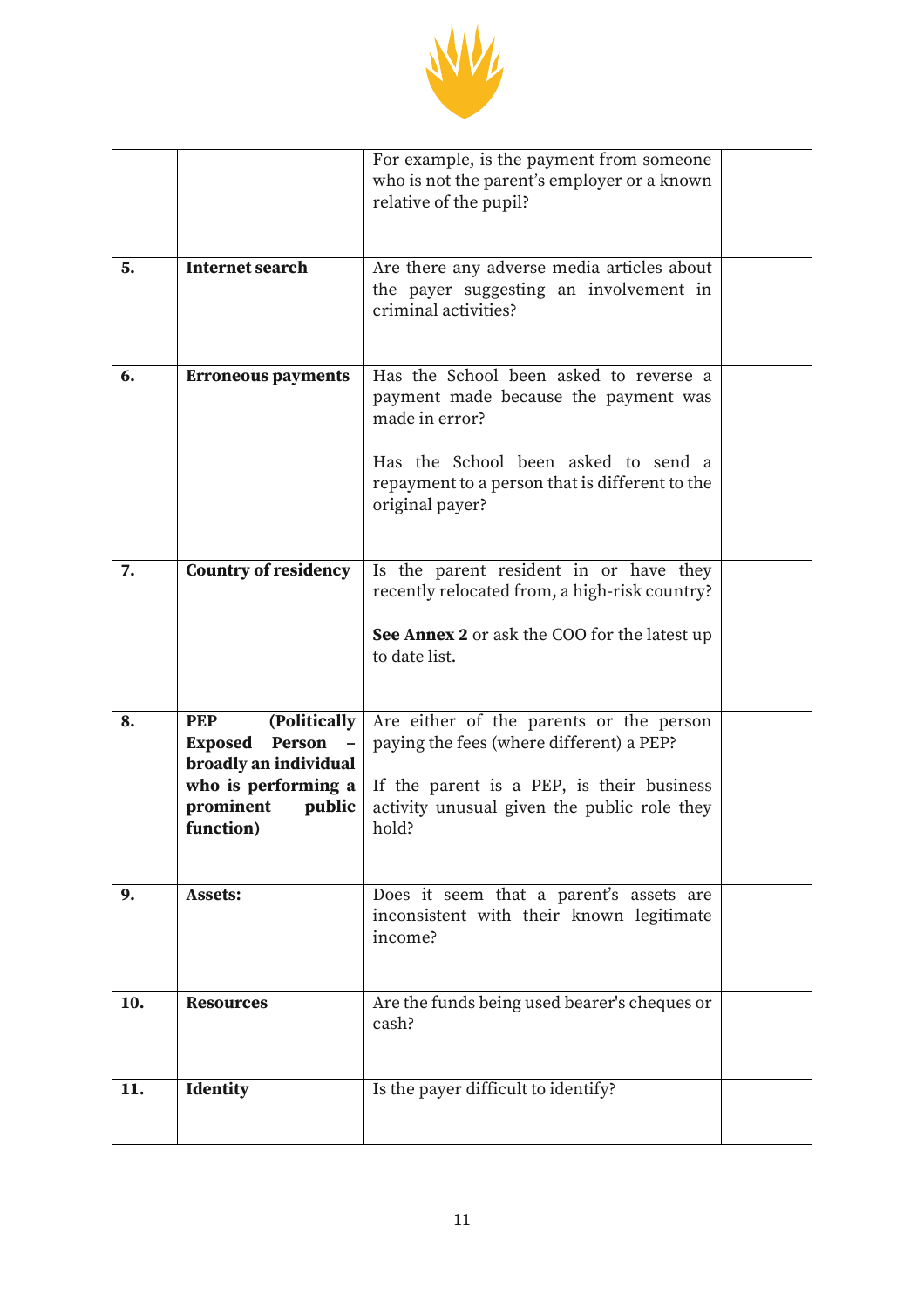

| 12. | <b>Early or quick</b><br>payments | Is the parent unusually anxious to make a<br>payment?<br>Is the parent unable to justify why they need<br>to make the payment quickly or early?                   |  |
|-----|-----------------------------------|-------------------------------------------------------------------------------------------------------------------------------------------------------------------|--|
| 13. | <b>False documents</b>            | Do any documents appear to be falsified?                                                                                                                          |  |
| 14. | Representative                    | Have you, or other professionals involved<br>been instructed at a distance, asked to act<br>outside of your usual specialty, or offered an<br>unusually high fee? |  |